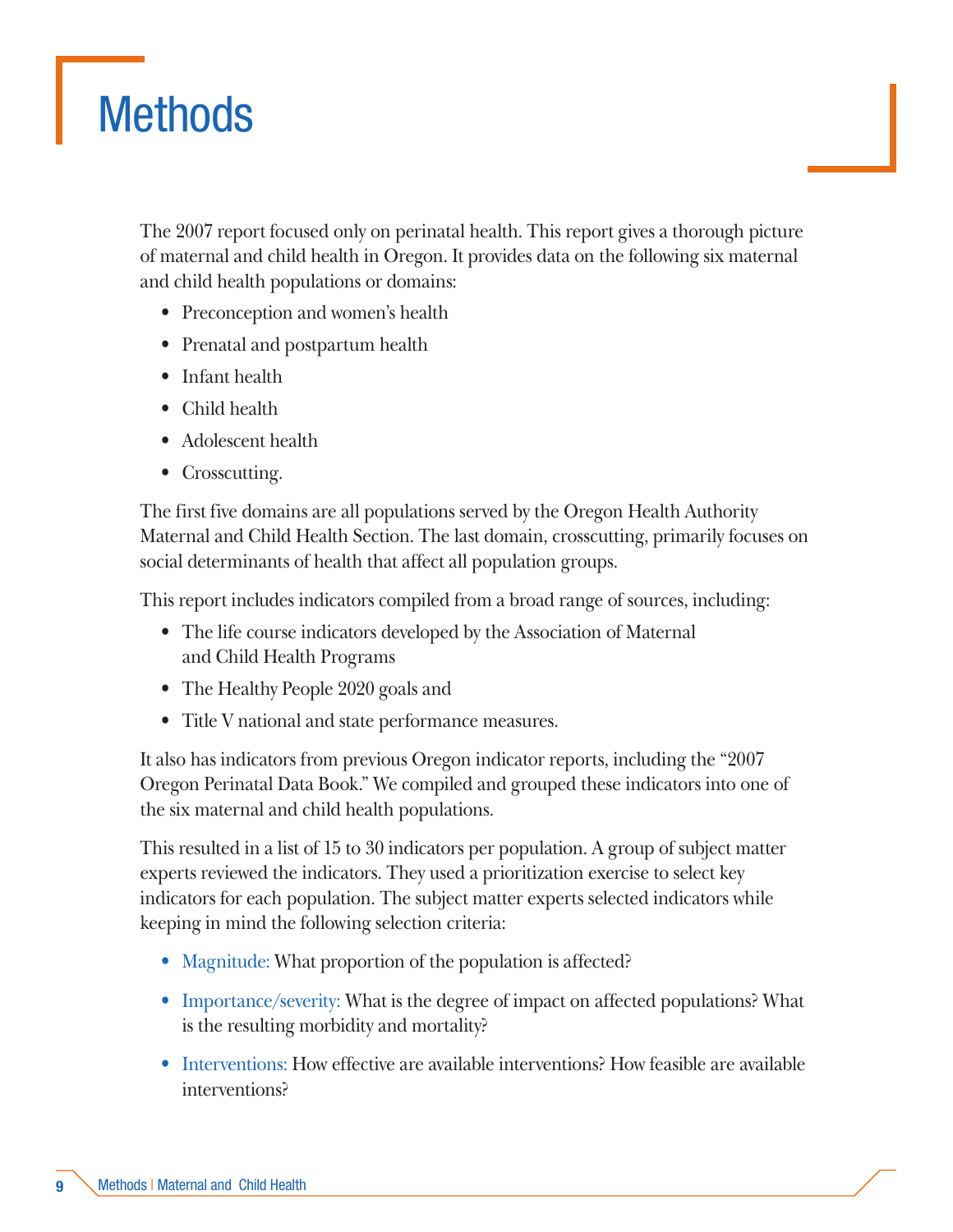- Equity: Are there racial/ethnic disparities present? Are there rural/urban disparities present? Are there any other disparities present?
- Partner alignment: Are there partners working on efforts to address the issue? Will working with partners strengthen the intervention?

The selection of indicators was completed using a vote system, with each subject matter expert having three votes per maternal and child health population. This resulted in the selection of three to four key indicators per population. The significance and importance of each of these key indicators is presented in this report, along with three domains of data, as follows:

- The outcome of the indicator in Oregon vs. the United States
- Changes in the outcome of the indicator over time in Oregon
- Racial/ethnic disparities in the outcome of the indicator in Oregon.

The report presents the most recent available years of data. The years vary, depending on data source. As a result, the years of data presented are not consistent across each indicator. There is often a lag in the release of national data as compared to state level data. Due to this lag, graphs containing both Oregon and U.S. data often use older data than graphs that only examine Oregon data, either over time or across racial/ethnic disparities.

Race and ethnicity are combined into a single variable for each of the indicators where data are available. Note that this can lead to the masking of disparities for groups that have high overlap between race and ethnicity. This is particularly true for individuals of American Indian/Alaska Native race because a proportion is also Hispanic. Therefore, these individuals are categorized into Hispanic and are not reflected in the American Indian/Alaska Native category, making them "hidden."

The race/ethnicity categories also vary depending on data source. Not all race/ ethnicities are presented for each indicator, due to differences in data collection and often insufficient sample size. In cases where confidentiality or reliability may be compromised, results from specific race/ethnic groups are either suppressed or compiled into an "other" category.

The data sources used in this report are as follows:

- United States Census Bureau. American community survey [\(https://www.census.gov/programs-surveys/acs/](https://www.census.gov/programs-surveys/acs/))
- Oregon Health Authority Public Health Division, Center for Health Statistics. Vital statistics (https://go.usa.gov/xUDqa)
- Centers for Disease Control and Prevention, National Center for Health Statistics.